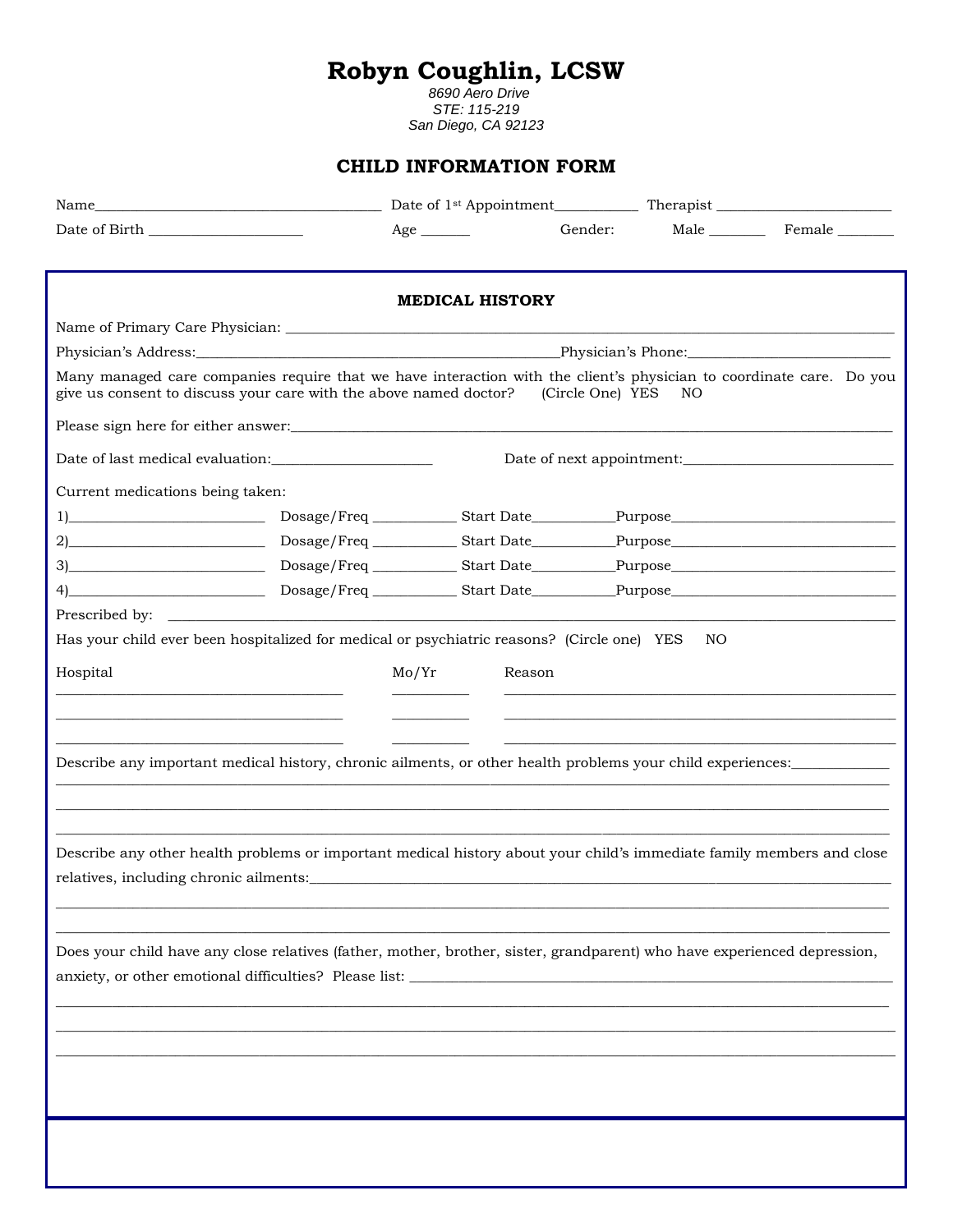|                                                                                                                                                                                                                                                                                                                                                                                                                                                              |                                             |                                               | Does your child experience any developmental, academic or behavior problems while in school or daycare, with peers or |    |
|--------------------------------------------------------------------------------------------------------------------------------------------------------------------------------------------------------------------------------------------------------------------------------------------------------------------------------------------------------------------------------------------------------------------------------------------------------------|---------------------------------------------|-----------------------------------------------|-----------------------------------------------------------------------------------------------------------------------|----|
|                                                                                                                                                                                                                                                                                                                                                                                                                                                              |                                             |                                               |                                                                                                                       |    |
| What was the last year of school your child completed? ______                                                                                                                                                                                                                                                                                                                                                                                                |                                             |                                               |                                                                                                                       |    |
|                                                                                                                                                                                                                                                                                                                                                                                                                                                              |                                             | Is your child home-schooled? (Circle One) YES |                                                                                                                       | NO |
| Please check all information which applies to your child's biological parents:                                                                                                                                                                                                                                                                                                                                                                               |                                             |                                               |                                                                                                                       |    |
| <b>MOTHER</b><br>living<br>deceased                                                                                                                                                                                                                                                                                                                                                                                                                          | <b>FATHER</b>                               | <u>_</u> __ living<br>deceased                |                                                                                                                       |    |
| married                                                                                                                                                                                                                                                                                                                                                                                                                                                      |                                             | married                                       |                                                                                                                       |    |
| divorced                                                                                                                                                                                                                                                                                                                                                                                                                                                     |                                             | divorced                                      |                                                                                                                       |    |
| remarried # of times                                                                                                                                                                                                                                                                                                                                                                                                                                         |                                             | ____ remarried ____# of times                 |                                                                                                                       |    |
|                                                                                                                                                                                                                                                                                                                                                                                                                                                              |                                             |                                               |                                                                                                                       |    |
|                                                                                                                                                                                                                                                                                                                                                                                                                                                              |                                             |                                               |                                                                                                                       |    |
| Does your child consider anyone else to be a "parent" in his/her life? YES NO If so, whom?<br>Describe your relationship with your child:                                                                                                                                                                                                                                                                                                                    |                                             |                                               |                                                                                                                       |    |
| In the past:                                                                                                                                                                                                                                                                                                                                                                                                                                                 |                                             |                                               |                                                                                                                       |    |
| Describe your child's relationship with his/her other parent:                                                                                                                                                                                                                                                                                                                                                                                                |                                             |                                               |                                                                                                                       |    |
| In the past: $\frac{1}{\sqrt{1-\frac{1}{2}}}\left\{1-\frac{1}{2}\left(\frac{1}{2}-\frac{1}{2}\right)\left(\frac{1}{2}-\frac{1}{2}\right)\left(\frac{1}{2}-\frac{1}{2}\right)\left(\frac{1}{2}-\frac{1}{2}\right)\left(\frac{1}{2}-\frac{1}{2}\right)\left(\frac{1}{2}-\frac{1}{2}\right)\left(\frac{1}{2}-\frac{1}{2}\right)\left(\frac{1}{2}-\frac{1}{2}\right)\left(\frac{1}{2}-\frac{1}{2}\right)\left(\frac{1}{2}-\frac{1}{2}\right)\left(\frac{1}{2}-\$ |                                             |                                               |                                                                                                                       |    |
| List first names and ages of your child's brothers & sisters:                                                                                                                                                                                                                                                                                                                                                                                                |                                             |                                               |                                                                                                                       |    |
| Name<br>Age                                                                                                                                                                                                                                                                                                                                                                                                                                                  | Relationship (biological, step, half, etc.) |                                               | Lives with:                                                                                                           |    |
| ___________                                                                                                                                                                                                                                                                                                                                                                                                                                                  |                                             |                                               |                                                                                                                       |    |
|                                                                                                                                                                                                                                                                                                                                                                                                                                                              |                                             |                                               |                                                                                                                       |    |
|                                                                                                                                                                                                                                                                                                                                                                                                                                                              |                                             |                                               |                                                                                                                       |    |
| Describe any problems which occurred in your child's family relating to:                                                                                                                                                                                                                                                                                                                                                                                     |                                             |                                               |                                                                                                                       |    |
|                                                                                                                                                                                                                                                                                                                                                                                                                                                              |                                             |                                               |                                                                                                                       |    |
|                                                                                                                                                                                                                                                                                                                                                                                                                                                              |                                             |                                               |                                                                                                                       |    |
| Others living in the home with your child:                                                                                                                                                                                                                                                                                                                                                                                                                   |                                             |                                               |                                                                                                                       |    |
| Name<br>Age                                                                                                                                                                                                                                                                                                                                                                                                                                                  | Relationship                                | Grade/Occupation                              |                                                                                                                       |    |
|                                                                                                                                                                                                                                                                                                                                                                                                                                                              |                                             |                                               |                                                                                                                       |    |
|                                                                                                                                                                                                                                                                                                                                                                                                                                                              |                                             |                                               |                                                                                                                       |    |
|                                                                                                                                                                                                                                                                                                                                                                                                                                                              |                                             |                                               |                                                                                                                       |    |
|                                                                                                                                                                                                                                                                                                                                                                                                                                                              |                                             |                                               |                                                                                                                       |    |